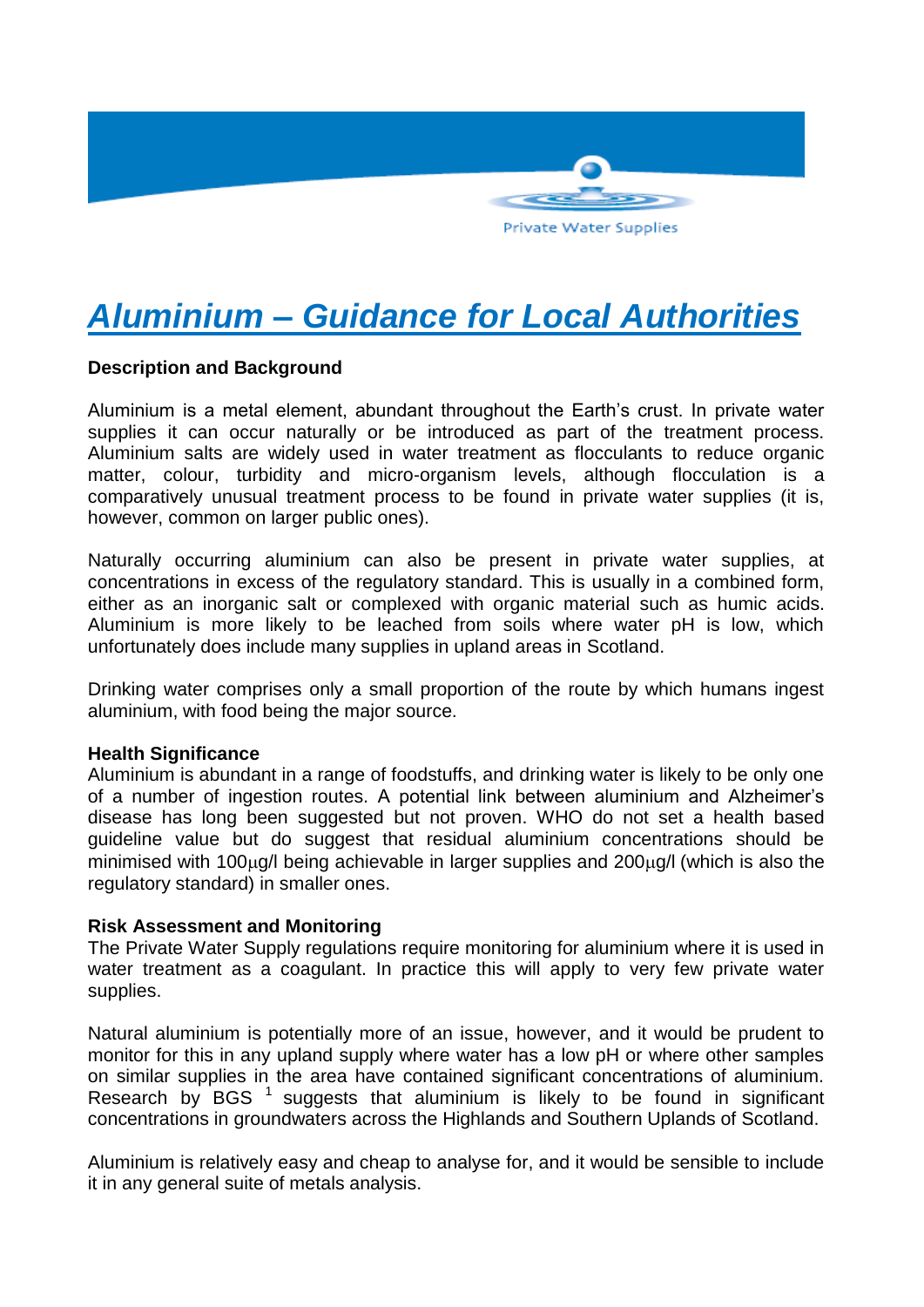## **What if it fails?**

When this parameter fails there is unlikely to be any acute health issue for consumers in good health, however if any doubt, health advice should be sought. If there is a coagulation treatment process, this should be the initial focus of any investigation and sampling before and after the process may be beneficial.

## **Check the following:**

- Operation of any coagulation process
	- o Correct coagulant dose used
	- o Coagulation is being attempted at correct pH (around 6.1 for aluminium sulphate)
- Data from any neighbouring supplies to check the scope and extent of any naturally occurring aluminium
- If the presence of natural aluminium is suspected, consider additional sampling to better define the extent of failures

## **Options for resolving at source**

These are likely to be limited as aluminium is ubiquitous in the environment, although if multiple sources are present it may be worth sampling each to see if some are contain lower concentrations of dissolved aluminium than others.

## **Treatment**

Where coagulation and filtration processes are present, these should be optimised to reduce any residual aluminium to well below the regulatory standard. Any naturally occurring aluminium present in the supply will also be removed at this stage.

Where there is no existing treatment, a number of options are possible:

• Ion Exchange

Cationic ion exchange resins can be used to selectively remove aluminium. These resins need to be periodically re-charged using chemicals, and this is best carried out by a competent contractor. Some companies offer a replacement service whereby the ion exchange filter is exchanged for a new one and the exhausted filter removed and regenerated off-site.

Adsorption

There is evidence that adsorption onto activated media contained within a filter may offer an effective solution for removal of natural aluminium. A carbon media is typically used, but others are available. Removal efficiency will vary between media, even between types of carbon, so specialist advice should be sought. Whatever media is used, some sort of backwash facility will be required and the media will eventually become exhausted and require replenishment.

• Precipitation

It may be possible to precipitate aluminium out of the water by adjusting the pH. This will require raising the pH to around neutral, probably by dosing an alkali such as lime or sodium carbonate. A filtration process with an effective wash system will be required to remove the precipitate. The precipitate will probably take the form of a gelatinous solid, which has the potential to block filters, making this a less ideal treatment method, but one which may be worth trialling where water chemistry allows and a suitable filter is already present.